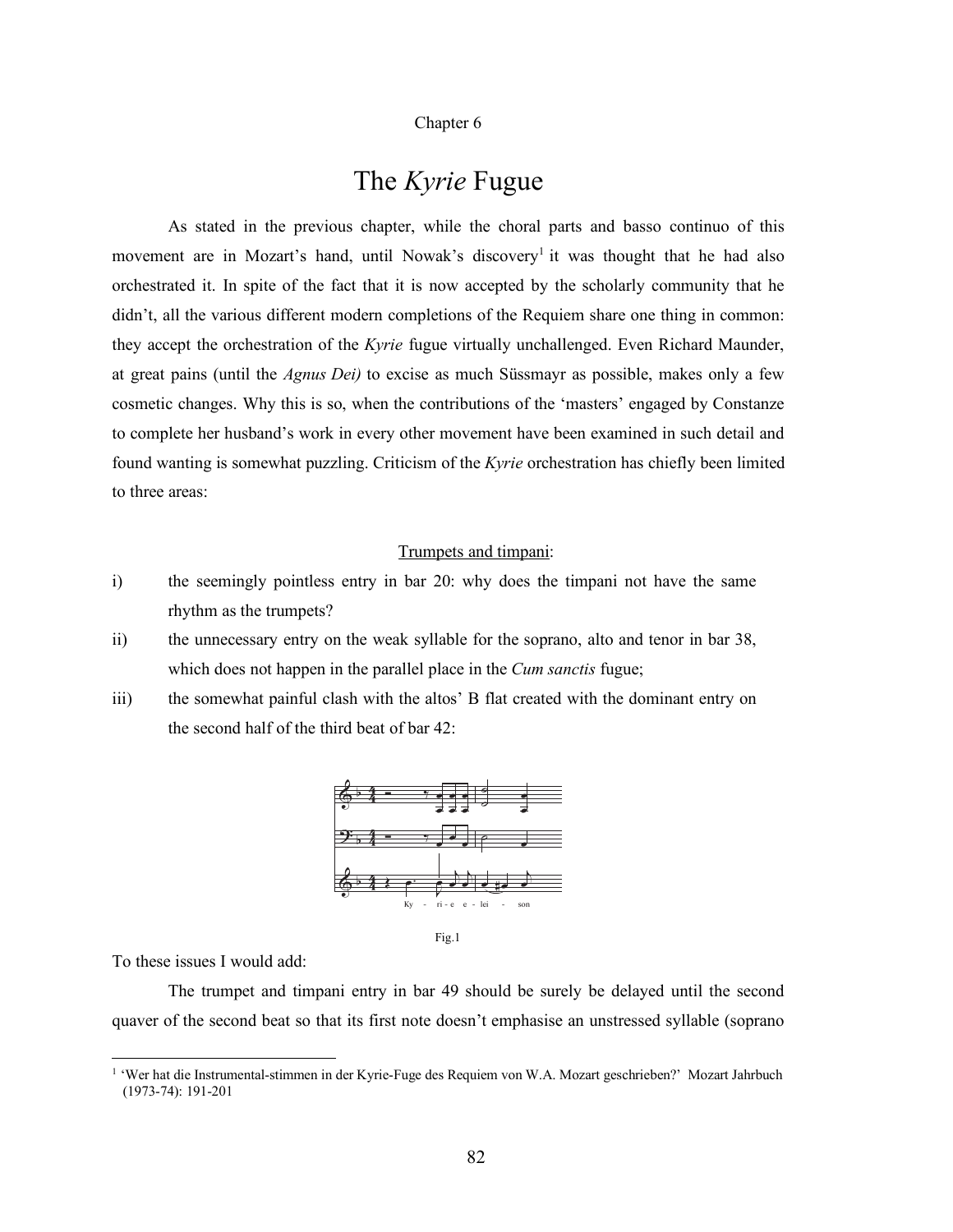and basses), instead reinforcing the chorus' climactic 'eleison', the first instance of homophony in the movement. Second, why do the trumpets and drums not play on the 4<sup>th</sup> beat of bar 50, at the Adagio, where a tonic D makes the dominant seventh even more dramatic by emphasising the augmented fourth with the bass?



Fig. 2a

The present edition is as follows:



Basset horns:

The discrepancy in the two Adagio sections at the end of the fugues: in the *Kyrie* the second basset horn doubles the first bassoon (a pairing Mozart himself used in No. 10 of *Die Zauberflöte*) which follows the choral tenors, whereas in the *Cum sanctis* it follows the choral altos, resulting in a four-part texture for the winds: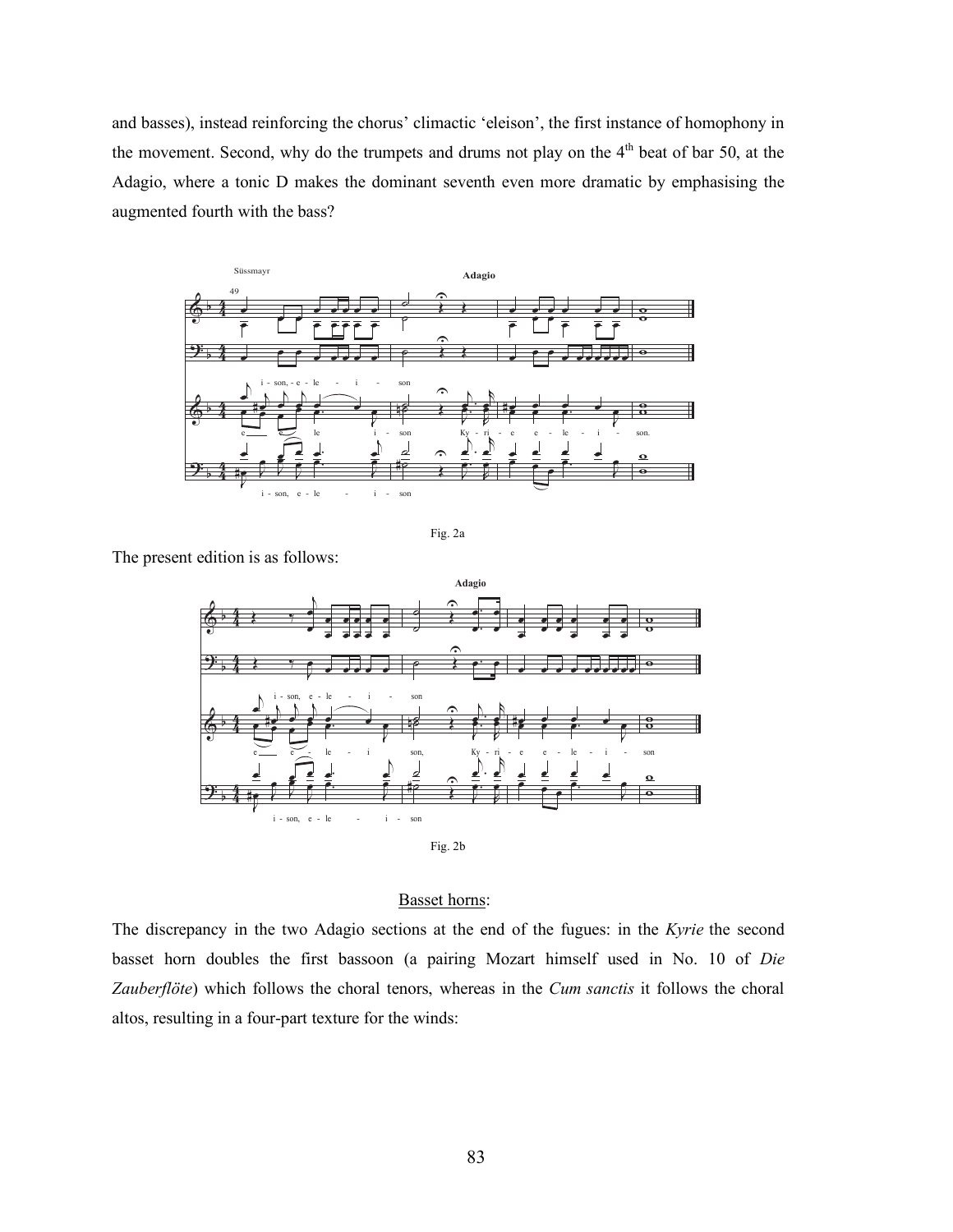

## the sopranos and the first basset horn:

In the *Kyrie* the first basset horn follows the sopranos up to the first group of semiquavers that contain the high A, but when it cannot follow it holds the concert G (its top note) for a beat and a half before falling by step: this not only creates a parallel octave with the tenors, but also makes the texture unnecessarily muddy against the sopranos' A and F semiquavers. In the *Cum sanctis,* however, a more drastic solution is attempted whereby the first basset horn stops doubling the sopranos altogether at the beginning of their phrase, following instead the altos and therefore suddenly playing in unison with the second basset horn and alto trombone, only to drop out and re-enter in the middle of the soprano phrase, in fact, in the middle of a word:



Fig. 3

In the final phrase, where the sopranos again travel too high for automatic doubling, there is a similar divergence in the two movements:



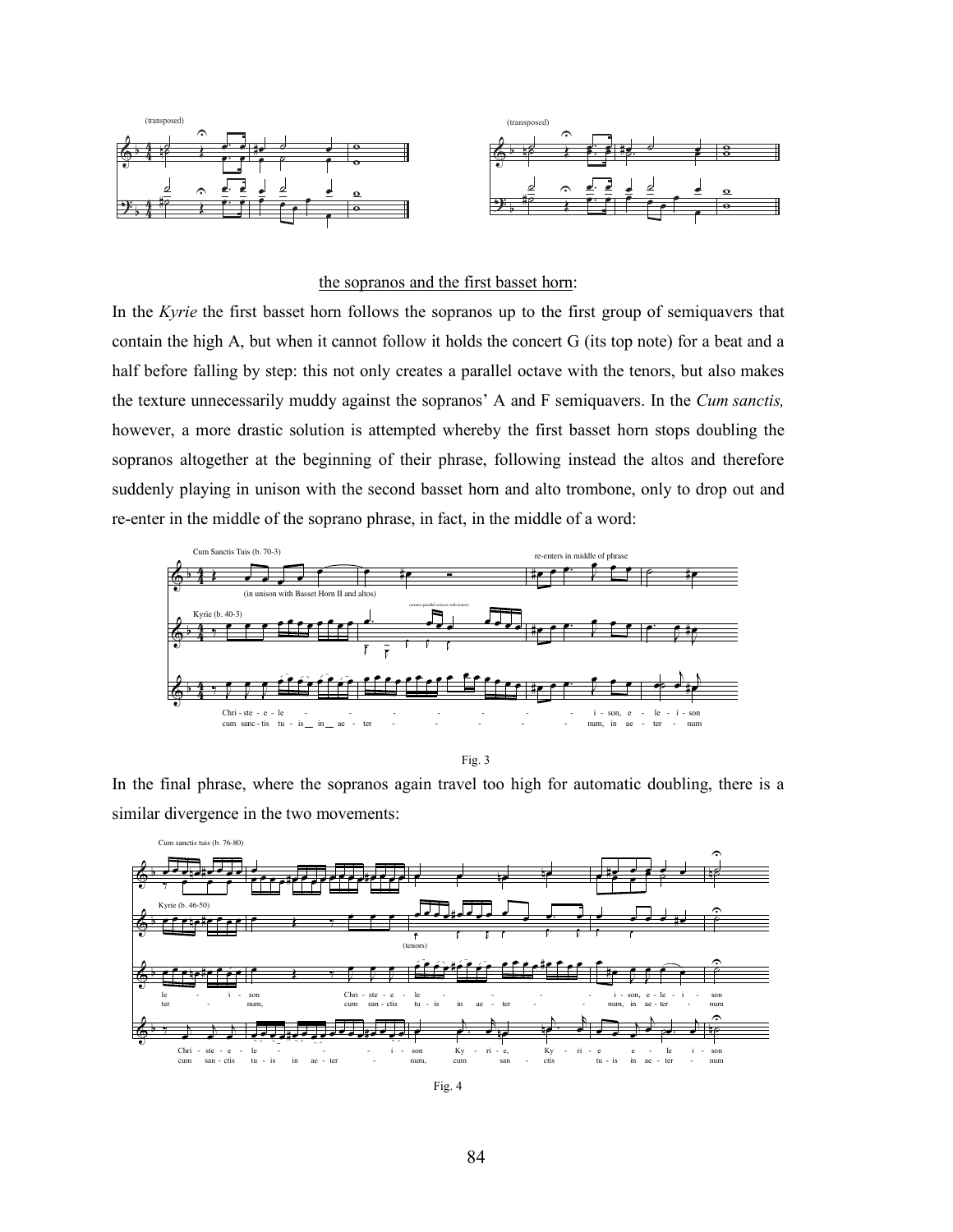Note that in the *Cum sanctis,* when the first basset horn drops out it again moves immediately to double the second, whereas in the *Kyrie* its line changes only when it can physically no longer follow the sopranos.<sup>2</sup> It is as if the instrumentation were done by two different people, each with a different view of the basset horn. This would seem to confirm that the orchestration of the *Kyrie* is not by Mozart, for not only would Mozart not have made the technical errors, surely Süssmayr would have transferred the orchestration of the *Kyrie* note for note into the *Cum sanctis* if he had believed it to be by Mozart. More puzzling, given the short amount of time he had to complete the work, is why, when he was working on the *Cum sanctis,* he didn't simply copy what had been done in the earlier movement.

There would seem to be four possibilities: the first is that he didn't have access to the earlier manuscript when he was orchestrating the last movement, but since all the other composers had withdrawn from the process by this point, this seems unlikely. Second, that he just couldn't be bothered to check what had been done before, but this too seems unlikely since he was tasked with convincing the secret commissioner that he was getting a piece of authentic Mozart, who was known for his skill in orchestration. Third, and consistent with what he did elsewhere (for example with Eybler's orchestration of the *Dies irae*), is that Süssmayr simply thought his solution in the *Cum sanctis* was superior and tried to put his own stamp on the work, however small. It is easily imagined that a young and ambitious composer who had been passed over for the task originally would, out of a sense of wounded pride, try to improve on a rival's work. Having just worked quite closely with Mozart on preparations for *La clemenza di Tito*, he probably felt he was better acquainted with the basset horn. Last, and equally plausible, is that Süssmayr was simply being inconsistent in his treatment of the instrument: after all he used the basset horns to support the sopranos and altos in the B flat major *Osanna* fugue following the *Benedictus*, but omitted them from the D major version after the *Sanctus* despite the fact that they play in the first ten bars, and that the notes of the soprano parts of both fall within the range of the instrument.

Ultimately, whatever weight is given to these four choices, they all support Nowak's theory that the wind parts of the *Kyrie* were indeed not by Mozart. However, as was also noted in the previous chapter, Freystädler's participation in the completion project in preparation for the solemn mass for Mozart that took place in St. Michael's church on December  $10<sup>th</sup>$  has recently

<sup>&</sup>lt;sup>2</sup> Sadly, also creating parallel octaves with the tenors when by omitting the quaver D on the second half of beat three the parallel is very easily avoided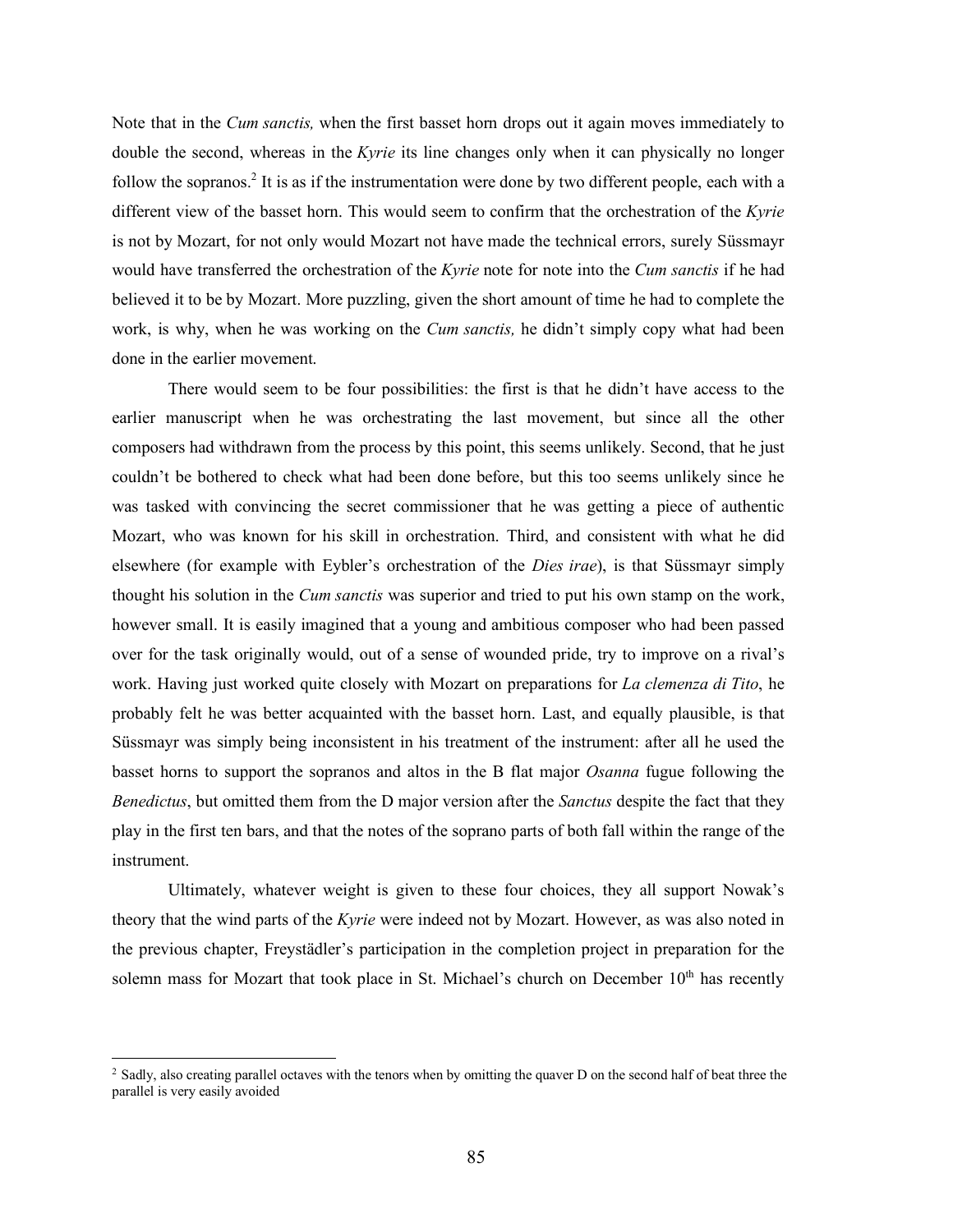come under critical scrutiny. <sup>3</sup> Michael Lorenz questions the Freystädler attribution largely on the grounds of handwriting analysis.<sup>4</sup> David Ian Black also calls this conclusion into question,<sup>5</sup> noting that, since the music staff at St. Michael's did not include basset horn players,<sup>6</sup> and since it is known that Emmanuel Schikaneder attended the service, perhaps the orchestra at the Theater auf der Wieden, where *Die Zauberflöte* was currently under production, provided both players and the orchestration.7 It is known that its members supplemented the St. Michael ensemble at the service,<sup>8</sup> a common enough practice in Vienna, where such 'co-productions' were frequently necessary to assemble sufficient musical forces for more elaborate occasions. It would also explain why the costs for the Mozart's service were so relatively low: surely the theatre's players would either have offered their services free out of respect for the composer of the work that was keeping them so well employed, or perhaps they were even been paid by Schikaneder out of the theatre's coffers. Black's proposal also makes sense because one can very easily imagine Constanze stepping in to rescue Mozart's last score from clutches of Schikaneder and his troupe and asking Eybler, who (unlike Süssmayr) had no connections with the Theater auf der Wieden, to undertake its completion. However, it is impossible to corroborate this theory since handwriting samples from the members of Schickaneder's orchestra have yet to come to light for comparison.

There is a final quandary here: if, as asserted in the previous chapter, much of the orchestration of the *Requiem aeternam* is not by Mozart, why are there transposition errors in the *Kyrie* but not in the previous movement? That would suggest quite strongly that different people, some of whom were better acquainted with the basset horn, were working on the two movements at the same time, a likely scenario given the rush to get at least the first two movements swiftly into a performable state for the December  $10<sup>th</sup>$  service.

Whoever accomplished the task, the team that made the performing materials must have been focused on that event and that event only: it is not hard to imagine that the grieving widow took more than a few days to come up with the plan to have the work secretly finished and a score

<sup>&</sup>lt;sup>3</sup> Nowak's theory, however, is that the trumpet and timpani parts for that occasion were written by Süssmayr, so either that theory is incorrect, or the omission of the trumpets and drums in bar 38 of the *Cum sanctis* is an oversight, perhaps due to the haste to get the completed score to Constanze, or that he was, once again, just being inconsistent. <sup>4</sup> Lorenz, *Freystädler's Supposed Copying in the autograph of K. 626: A Case of Mistaken Identity,*

http://michaelorenz.blogspot.com/2013/08/freystadtlers-supposed-copying-in.html, dated August 21, 2013, accessed February 2016.

<sup>5</sup> Black, *Mozart and the practice of sacred music,* 1781-91, PhD thesis, Harvard, 2007, pp. 403–08

<sup>6</sup> none were listed on the roll of musicians at St. Michaels for this period and Joseph II had banned clarinets from the Hofkapelle in 1788 (Black, p. 357)

<sup>7</sup> Black, p. 409. He also catalogues the musicians who were active at both St. Michaels and the theatre.

<sup>8</sup> Black, p. 383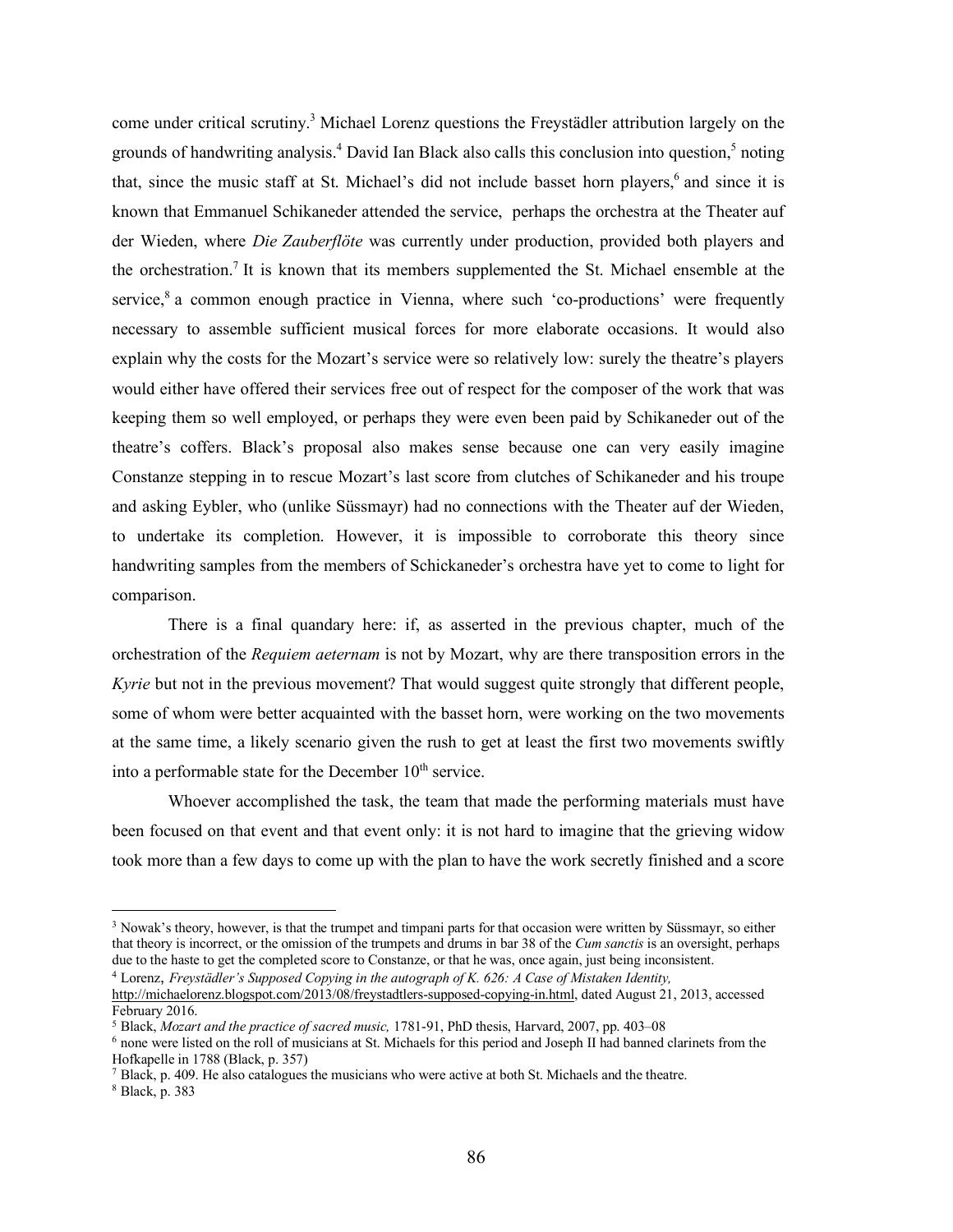made to resemble as closely as possible the handwriting of her late husband. At this stage in the Requiem story they were not concerned with posterity, or of what might happen to the rest of the work: they were faced with empty staves and a service in honour of their friend to prepare for. With so little time to think clearly, let alone to rehearse instrumentalists and a choir, it is perfectly understandable that the most expedient course was also the quickest, namely to double the voices with as many instruments as possible to make sure that Mozart's remarkable counterpoint had the best chance of being heard. Ultimately though, for the modern editor-completer, the only relevant part of this whole discussion is that the orchestration of the *Kyrie* is not by Mozart.

The second stage of the completion had a different goal in mind, namely the presentation of a completed, unified score to hand to the commissioner. According to the contract he signed with Constanze, Eybler did not receive the score until after the service, on December 21<sup>st</sup>, and, since the staves up to that point were already filled in, he started his work with the *Dies irae*. 9 Since he made no attempt to make his handwriting appear like Mozart's, either the plan to deceive the commissioner was not developed until after he gave up his attempt, or it was the plan at first to use Süssmayr only as a copyist. Süssmayr made so many changes to Eybler's work that it seems unlikely they worked at the same time: moreover, one can hardly imagine Eybler signing a contract to complete the work with another composer actively engaged in the same process. Although Constanze is not always the most reliable of sources, she was quite specific that the task was given to Süssmayr only after Eybler withdrew. One can easily imagine how the whole situation would have been perceived as a slight by the twenty-six year-old composer, who had also experienced the rough edge of Mozart's tongue on more than one occasion.

Count Walsegg's wife died on 14<sup>th</sup> February 1791, so it is very likely that Mozart had originally been given a date for the completion of the work that would allow a February 1792 performance, on the first anniversary of her death, which would account for why he worked on it so assiduously until he took to his sick bed on November 20<sup>th</sup>. Eybler's contract stated that he would complete his work by the 'middle of the coming Lent',<sup>10</sup> which, since Ash Wednesday fell on February  $21<sup>st</sup>$  in 1792, would mean a completion towards the middle of March. However, Constanze presented a copy of Süssmayr's completed score to the Prussian ambassador for King

 <sup>9</sup> Although it cannot be ruled out that he started his work earlier than that and merely formalised his arrangement with Constanze on the 21<sup>st</sup>. (Is the comment in the contract that Mozart's autograph not be 'given into other hands than those of the ... widow' a veiled reference to Süssmayr, and a corroboration of her comment that she was 'for some reason, annoyed' at him?)

<sup>10</sup> see Christoph Wolff, *Mozart's Requiem: Historical and Analytical Studies, trans Mary Whittall,* University of California Press*,* (1994) p. 121, Doc 6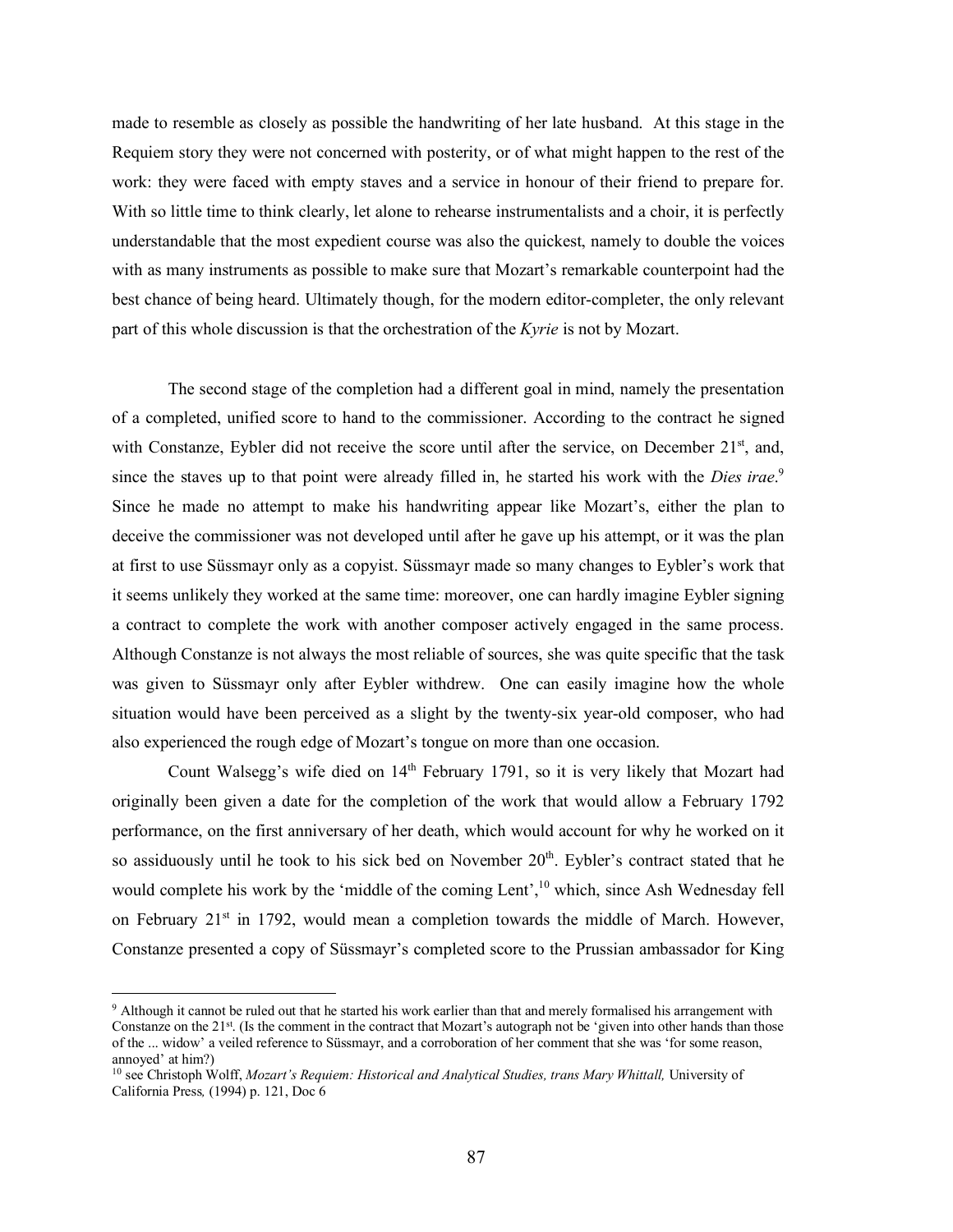Friedrich Wilhelm II on March  $4<sup>th</sup>$ , so the work was completed by that time.<sup>11</sup> It can be seen therefore, that Süssmayr had almost as little time to work on it as Mozart himself did. Since he must also have been working hard on an opera of his own for Emmanuel Schikaneder—*Moses oder der Auszug aus Ägypten*—which was to open on May 4<sup>th</sup>, who can blame him for taking the easiest path in a task for which, it must be remembered, he could expect to accrue no public acknowledgement? Neither is it known whether he received any financial compensation from Constanze—Eybler's contract is also silent on the subject of any fee for his work. Out of respect for a widow in financial distress it can easily be imagined that they might 'volunteer' their efforts, but both men had their own living to make, and would have been eager to return to their own projects.

All things therefore conspired to advocate for a speedy completion, not a careful consideration of whether the methods they were using were consistent with Mozart's best practices. Süssmayr himself, either out of false modesty or a true sense of the inevitable inadequacy of the 'completion team', doubted the worthiness of his efforts in his letter to Breitkopf & Härtel of 1800. For all the reasons stated in previous chapters, Mozart's conception of the work, however, must surely have been very different from whoever it was completed the *Kyrie* orchestration: he *was* thinking about posterity, of creating a new kind of church music out of many sources, of putting his best efforts into the work. In this context, the doubling of the voices by three timbres (in the case of the lower three voices) seems a virtual impossibility. Apart from being sonically very dull, it would run the risk of overbalancing the primary focus of a liturgical work, the chorus.

Unlike other areas of the Requiem where Mozartian models do shed some light, examples of fugal writing in the choral context in late Mozart do not exist, and the incomplete grand Mass in C minor K. 427, written some eight years earlier for the much larger Salzburg orchestra, and for a very different context, can scarcely serve as one. As Wolff points out, 'His conception ... may also have been influenced by the general conditions arising from the transition and renewal that sacred music went through following the death of Emperor Joseph II in 1790. The reforms initiated by Joseph<sup>12</sup> had imposed painful restrictions on concertante Latin church music in Austria, causing it to be in effect banned from 1783 on. For a time scarcely any new church music was written in Vienna; but after 1790 it was once again an attractive field for composers. The simplicity of the musical language and outward guise of the "Ave verum corpus" appears to some

<sup>&</sup>lt;sup>11</sup> For obvious reasons, there is no record of when Count Walsegg received his score, but since he did not perform it (with his own name as the composer) until February  $14<sup>th</sup>$ , 1793, it can be assumed that it was after February  $14<sup>th</sup>$  1792

<sup>&</sup>lt;sup>12</sup> the *Gottesdienstordnung*, introduced in 1783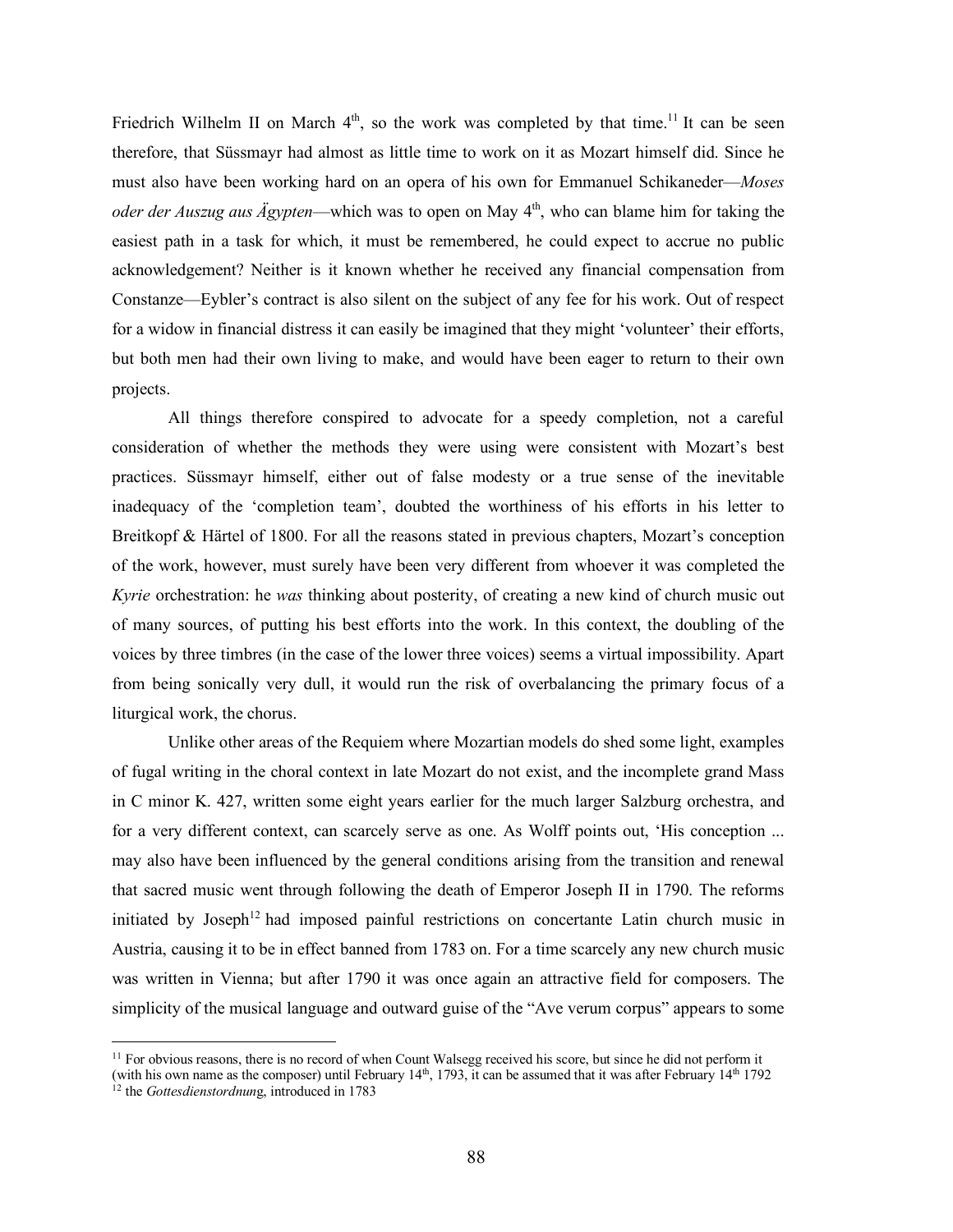extent to reflect the repudiation of a style of instrumentally lavish church music, but it also looks forward to a new style that was to flower in the Requiem.<sup>'13</sup>

Recently, David Ian Black has suggested that the effect of these restrictions may not have been as severe as previously thought, since musical settings for Sundays were exempted in the Gottesdienstordnung.<sup>14</sup> He cites as evidence Albrechtberger's over fifty church works with instrumental accompaniments written between 1783 and 1791, which included six masses.<sup>15</sup> While his table 2.1 is a little confusing in that it also includes works composed before 1783, when the *Gottesdienstordnung* came into effect, it does serve to show that, while musical output was certainly curtailed it did not cease altogether. The extent to which this may have been a disincentive to composers to be active in the field needs more research. Certainly, the effect on church music budgets was considerable, and there can be no doubt that 'the lives of Vienna's church musicians changed dramatically.<sup>'16</sup> Included in Black's table are several incomplete pieces of church music by Mozart, re-dated by Tyson to  $1787-89$ , <sup>17</sup> but their existence is inconclusive: does the fact that Mozart started them indicate renewed interest (they pre-date his application for the position of unpaid Assistant Kapellmeister at St. Stephens), or does the fact that they are incomplete reflect the influence of Joseph's ordinance?

All that being said, the instrumental resources chosen by Mozart for the Requiem were small and unique. Whatever the cause for this stylistic reappraisal, given that the orchestration of the *Kyrie* fugue is widely accepted not to have been undertaken by Mozart, the time would seem to be ripe to examine it quite carefully.

### The Handel Orchestrations

Although examples of choral fugues in Mozart's own music from this period do not exist, the orchestrations of the four works by Handel undertaken at the behest of Gottfried van Swieten shed some interesting and relevant light on Mozart's technique of providing instrumentation for fugal writing, especially given the Handelian models used in the Requiem. While much of the wind writing in his Handel orchestrations was necessarily added by Mozart to replace the organ

 <sup>13</sup> Wolff, p. <sup>86</sup>–<sup>87</sup>

<sup>14</sup> Black: *Mozart and the Practice of Sacred Music 1781–91,* Harvard PhD thesis, 2007 p. 61 'Perhaps the most intriguing prospect in the post-1783 environment [in Vienna] is the possibility that the restrictions of the *Gottesdienstordnun*g were simply ignored in practice.'

<sup>15</sup> Black, ibid, Table 2.1 p. 65

<sup>16</sup> Black, ibid, p. 50

<sup>17</sup> Tyson, Studies of the Autograph Scores, Harvard, 1987, p. 142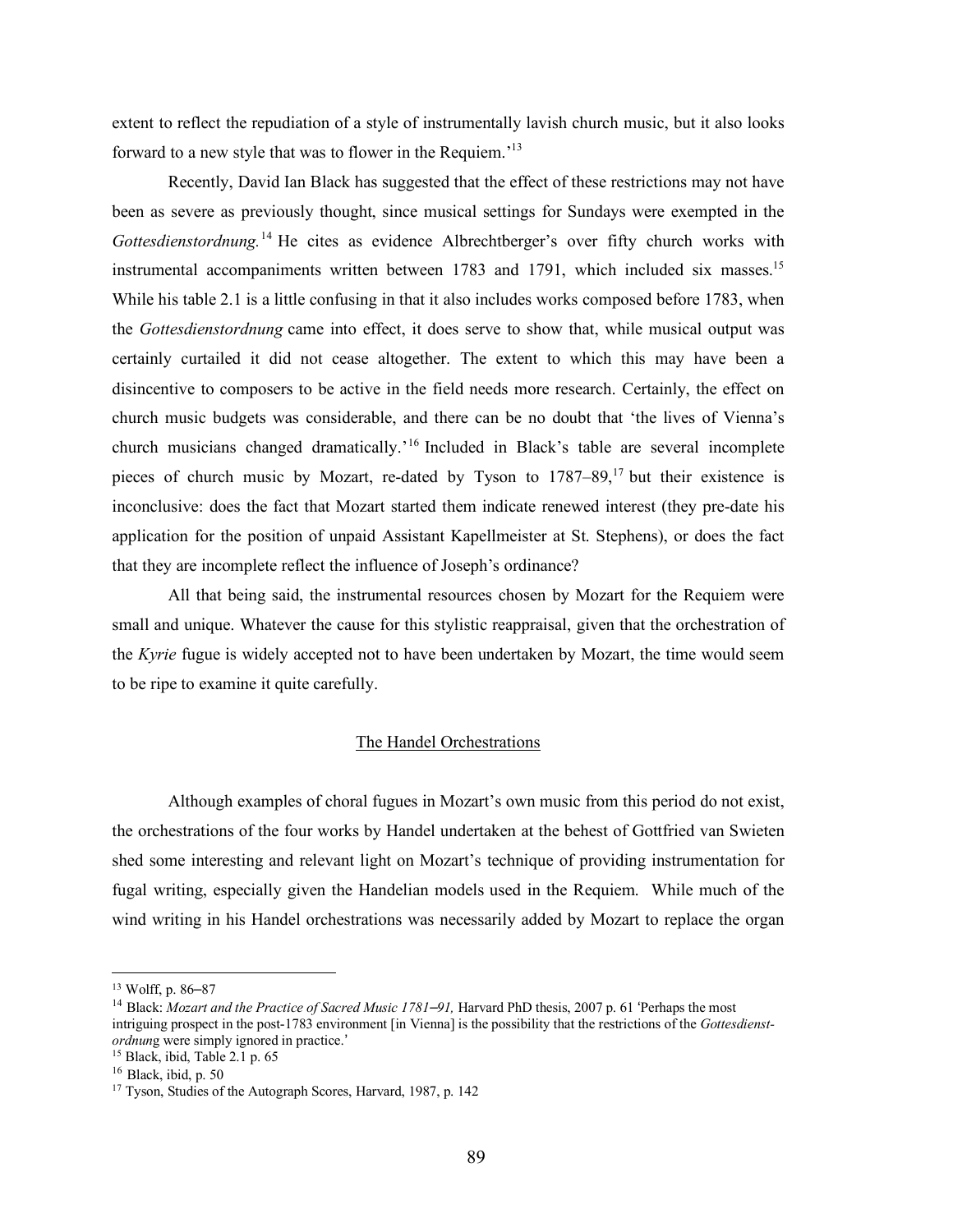continuo that was not possible in van Swieten's salon, <sup>18</sup> there are still many interesting observations to be made in those passages where the winds have a non-continuo function, especially where their participation pertains to Mozart's accompaniment of the kind of semiquaver passages we see in the *Kyrie* fugue. It could be objected that none of the Handel orchestrations that van Swieten commissioned—Acis and Galatea K. 566 (1788), Messiah K. 572 (1789), Alexander's Feast K. 591 (1790), and Ode for St Cecilia's Day K. 592 (1790)—are church works and therefore irrelevant or even inappropriate to a discussion of the Requiem, but since Mozart's Handel models—*The Ways of Zion do mourn* HWV 264 and the chorus 'We shall rejoice' from the *Dettingen Anthem* HWV 265—are not church works either, yet were deemed worthy for the purpose by Mozart, this objection does not hold water. Mozart's adaptations were made for his modern audience, for the 'Kenner' that he so craved for his own music: throughout he showed the utmost respect for the Baroque master,<sup>19</sup> leaving his string writing unchanged and adding winds judiciously according to the modern practice that he had helped establish. It makes sense that he would have approached the task of re-working Handel's music in the Requiem in a not too dissimilar fashion.

Let us start with his instrumentation of *Messiah*, K. 572. The first chorus with extensive semiquaver melismas is 'And he shall purify' or 'Und er wird reinigen' in the German. Mozart opens with soloists instead of the full complement of singers (which only numbered 12), and reserved the winds (here two oboes and two bassoons) until just before the entrance of the tutti chorus in bar 20. The oboes do not double the chorus however; rather they have a simplified version of the violins, the first following the tenors an octave higher, the second the sopranos at unison—the bassoons double an octave lower:



Fig. 5

<sup>&</sup>lt;sup>18</sup> The recitatives were accompanied by the harpsichord

<sup>&</sup>lt;sup>19</sup> Though not everyone appreciated his efforts: the musical scholar Moritz Hauptmann (1792–1868) described his additions to Messiah as 'stucco ornaments on a marble temple' (see William H. Cummings, *The Mutilation of a Masterpiece,* Proceedings of the Musical Association, (1903-4) p. 113-27.)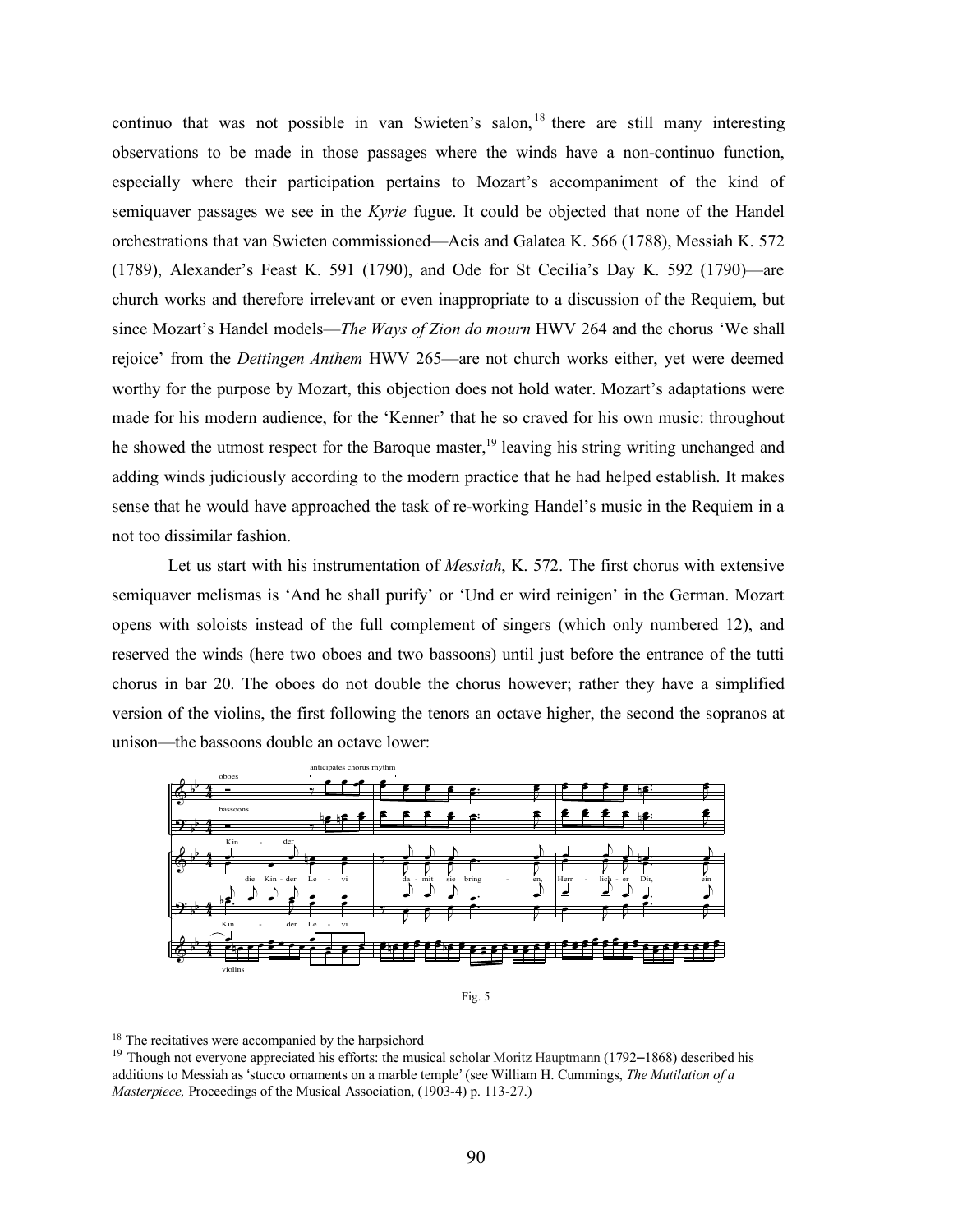Most of the time, the bassoons either have what may be called this 'woodwind section' function, where they double the oboes an octave lower—a very familiar role in late Mozart—or they double the orchestral basses, not the choral basses. In this they follow the advice of Johann Georg Albrechtsberger in his *Anweisung zur Composition*: 'Die Fagotte mussen mit dem Violon, wenn sie nichts obligates haben, einhergehen.' (The bassoons should follow the double bass, if they do not have an obligato part).<sup>20</sup> The one exception to these two functions is the following, from bars 42–47. As you will see, this is more a case of highlighting Handel's counterpoint than doubling the choral basses for support (notice the invertible counterpoint with the oboes):



Fig. 6

Bars 52–55 are a good example of how the oboes support the choir rather than doubling it, generating their own lines within the harmonic and melodic parameters defined by the chorus, while Handel's violins have their own semiquaver passage in thirds (not shown in the example). Note how the movement in sixths in the oboes creates notes and passing dissonances that are not in Handel's original, showing Mozart's intentionality in creating idiomatic writing rather than mere doubling:



 <sup>20</sup> Albrechtsberger, *Anweisung zur Composition*, Breitkopf, Leipzig, 1790, p. <sup>379</sup>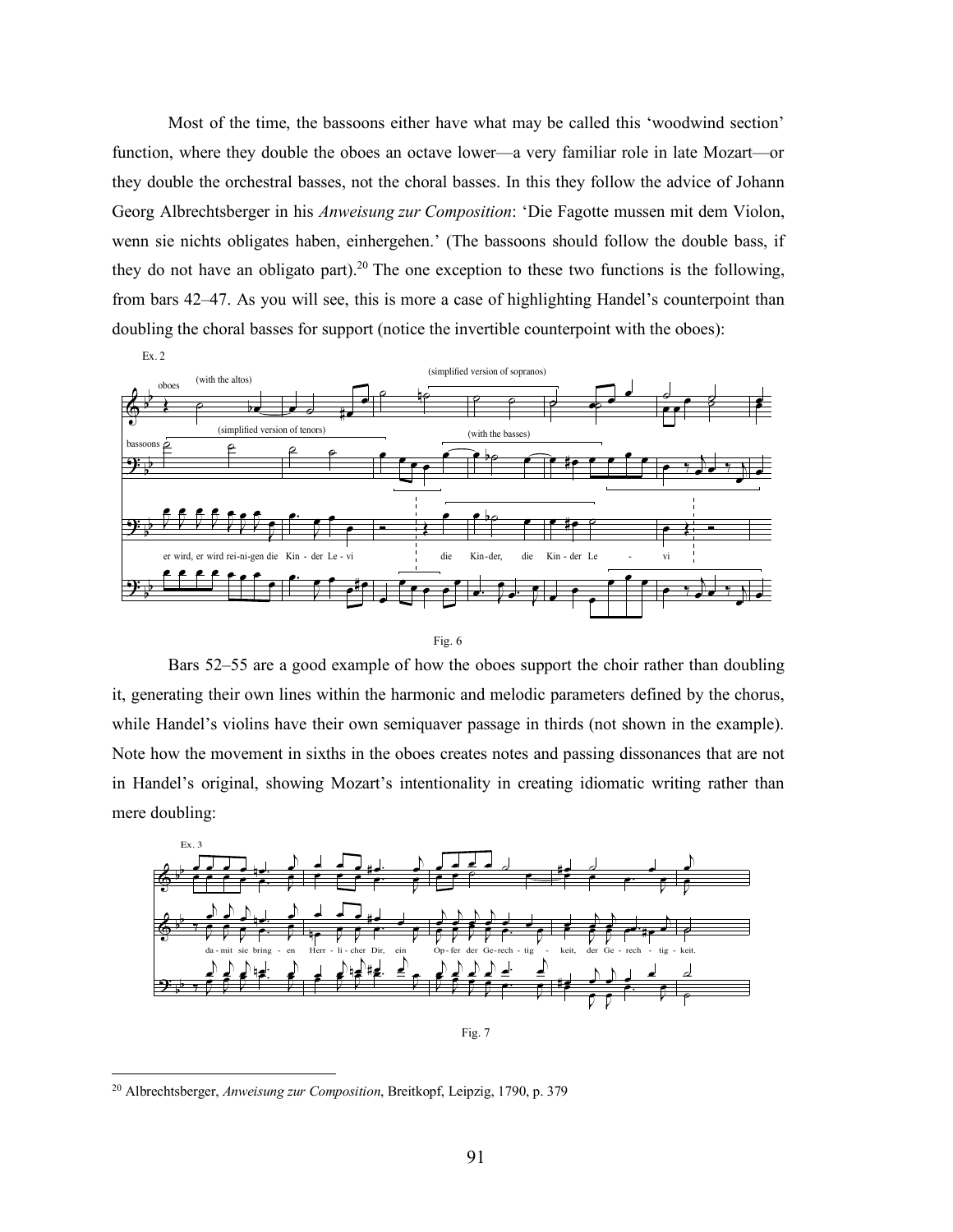A similar technique is used in the next chorus with a significant amount of semiquaver melismas, 'Uns ist zum Heil ein Kind geboren' (For unto us a son is born): once again the runs are given mostly to the solo singers while the tutti is reserved for the homophonic declamation 'Wunderbar' in bar 33. In this movement trumpets and drums, two horns and two oboes augment Handel's strings—note no bassoons—and the accompanimental writing for the oboes provides a supporting rather than doubling role, with movement in thirds and sixths, often with the first oboes taking the alto or tenor part an octave higher, or both having a simplified version in quavers of the violins' semiquaver runs.

While these movements do feature imitative melismas, neither are actual fugues. The first choral fugue proper in *Messiah* is in Part Two, No. 19<sup>21</sup> 'Durch seine Wunden sind wir geheilet' (And with his stripes we are healed), which is, of course, the same fugue subject Mozart used for the 'Kyrie eleison' subject in his double fugue. In his *Messiah* orchestration of this subject (which does not of course have the semiquaver second subject) Mozart eschews woodwind altogether, using only strings, as in the Handel, but this may well be because this fugue is part of a triptych: Wahrlich—Durch seine Wunden—Wie Schafe geh'n—in which the outside movements feature the winds prominently, though never doubling the chorus semiquaver runs. However, this is not the case for the next fugue No. 22 'Er trauete Gott' (He trusted in God), $^{22}$  which is similarly scored for strings only. Only in the great final 'Amen' fugue do Mozart's winds play a doubling role, and then only in the opening section, where Handel's strings are silent and it would have been understood that the organ continuo would have filled in. Once the strings start playing with the chorus, it is the string parts the winds follow, not the chorus, the first flute, first oboe and first clarinet in A taking the first violin part, etc. The bassoons follow the cellos and basses, which switch, as would be expected, to the tenor part when the basses are silent.<sup>23</sup> We see the same techniques in the final fugal chorus of the *Ode auf St. Caecilia* K. 592 'Was tot ist lebt', although there is a passage where the bassoons double the choral tenors rather than the cellos and basses. $^{24}$ Elsewhere in the piece Mozart seemed more willing than he had been in *Messiah* to invent independent countermelodies for the winds where the chorus is homophonic.<sup>25</sup>

What can be gleaned from these observations? The first is that the winds never slavishly follow the chorus: far more often they follow the strings, a simplified version of the strings, or

 <sup>21</sup> No. <sup>25</sup> in most modern English scores

<sup>22</sup> No. 28 in most modern English scores

<sup>&</sup>lt;sup>23</sup> As Mozart does in the Requiem fugues. (The changes to Handel's trumpet parts would also make an interesting comparative study in the differences in playing technique between the 1740s and the 1790s.) <sup>24</sup> bars 17-24

<sup>&</sup>lt;sup>25</sup> see, for example, bars 37 ff of the chorus 'Durch Harmonie', but we should perhaps not be too surprised at this in a work in praise of music, and at the word 'Harmonie' which can also mean 'wind band' in German.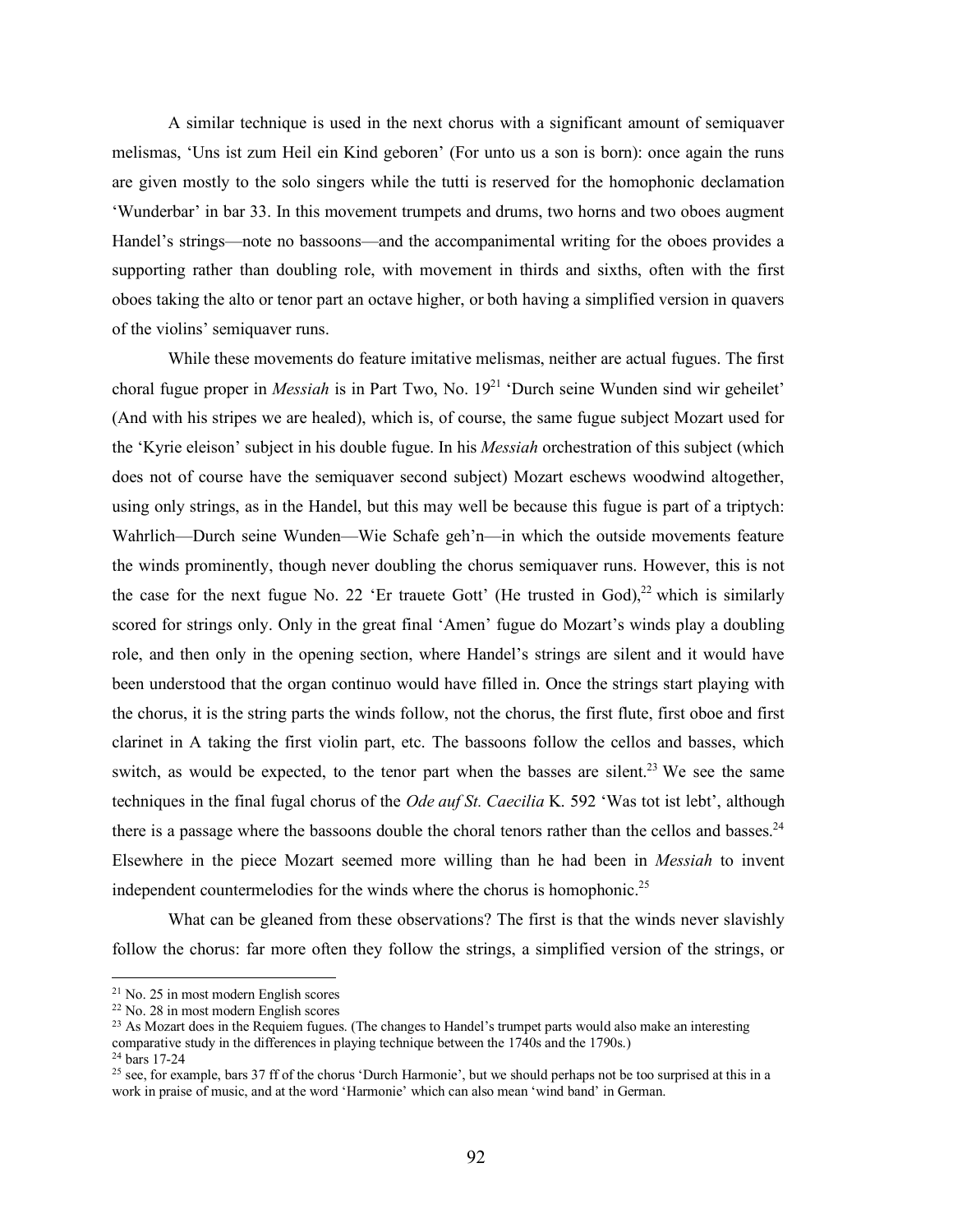extract their own independent lines that support rather than double. The second, arising from the first, is that their parts are always idiomatic rather than generic. The third is that, even when orchestrating the music of another composer, Mozart took great care to maintain the independence of all the different timbres of his ensembles: where there is doubling for a while, the two parallel voices will soon diverge and then recombine to maintain their own individuality. <sup>26</sup> The orchestration of the *Kyrie* fugue runs contrary to all these observations.

Of course, none of the Handel examples are double fugues: in a fugue with a single subject the other parts are much freer to weave their own lines around the harmonic motion, even with a regular countersubject. In Mozart's strict double fugue there are very few opportunities to do this, since there is relatively little material that is not directly related to the fugal argument. It would seem to go without comment therefore, that the strings in the *Kyrie* fugue should follow the choral lines, almost without deviation. What slight changes might be made are suggested by the differences in rhythmic detail between the continuo instruments and the choral basses, for example, where the extra syllable of the text requires a modification of the rhythm of the choral part: 27





However, Mozart's orchestrations of the Handel works would also seem to suggest equally strongly that the winds should *not* automatically double the chorus. This should especially be the case for the basset horns, since the ambit of the soprano line takes it above that instrument's range on two occasions. As discussed in Chapter 3, Mozart is very consistent in his allocations of roles to orchestral instruments and it is illogical to assign a role to an instrument that its very design dictates it can't fulfill consistently; the dangers of doing so are amply demonstrated in the two solutions to this problem illustrated above, whoever wrote them.

So what should the role of the basset horns be? The Handel orchestrations suggest that the upper winds should double the strings, not the voices. Even if the orchestrator of this movement had had Mozart's Handel orchestrations available for study, the paradox presented by the *Kyrie* fugue is of course that the strings *are* doubling the voices. This dilemma seems at first

 $26$  See Chapter 3 for a detailed discussion of this topic

<sup>27</sup> see also bars 14 and 43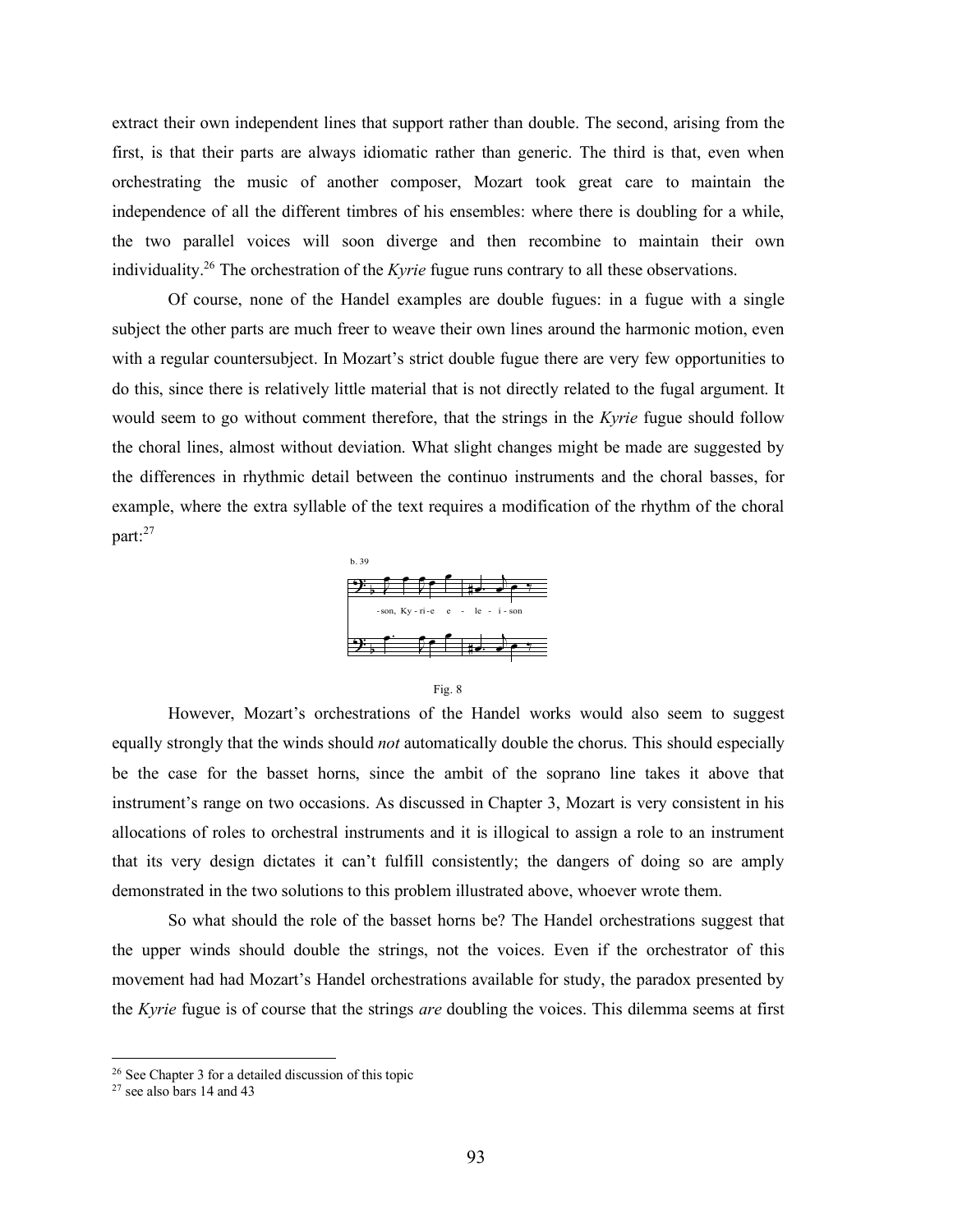intractable, since a new role needs to be found for the basset horns. There is, however, a potential solution in the structure of the music. The 'Kyrie' subject is in two parts, a head motif that comprises one Handel borrowed melody, and its faster continuation, which functions as a harmonisation of the second 'Christe' subject, borrowed from the Dettingen anthem:



If the basset horns were to highlight this head motif, in unison, each time it appears in the soprano part, and then leave the rest of the doubling to the first violins, not only would the musical technique be highlighted, but a much clearer texture would result. Such clarity is much needed in a complex musical fabric. Furthermore, since the head motif is always within the basset horn's range, not only would this new role remain consistent throughout the movement (unlike the automatic doubling of the soprano part), but independence from the other instruments would also be maintained, thus meeting two of the important criteria in Mozart's orchestration.

Second, the basset horns could fulfill another favourite Mozart woodwind technique, namely pointing cadences, or adding intensity at structurally significant moments. The trumpets and timpani already provide this function in bars 8 and 11 (where they emphasise the fugal entry of the main subject in the alto and tenor respectively),  $28$  so to add winds there seems redundant. The first place for a wind tutti would seem to be bar 42, right after the climax reached at the highest point of the soprano line in bar 41 and where all the voices come to a cadence on the dominant, declaiming the text together for the first time in the movement. This is a structurally significant moment and the orchestration should reflect that:

<sup>&</sup>lt;sup>28</sup> As mentioned above, Süssmayr's entry in bar 20 is best avoided. Perhaps he gave the timpani only one note to avoid an implied second inversion chord on the third beat if they had played with the trumpets, but since we have now left the exposition and the keys of the other entries in the development section are such that the trumpets and timpani cannot participate, it would be strange to emphasise one entry only.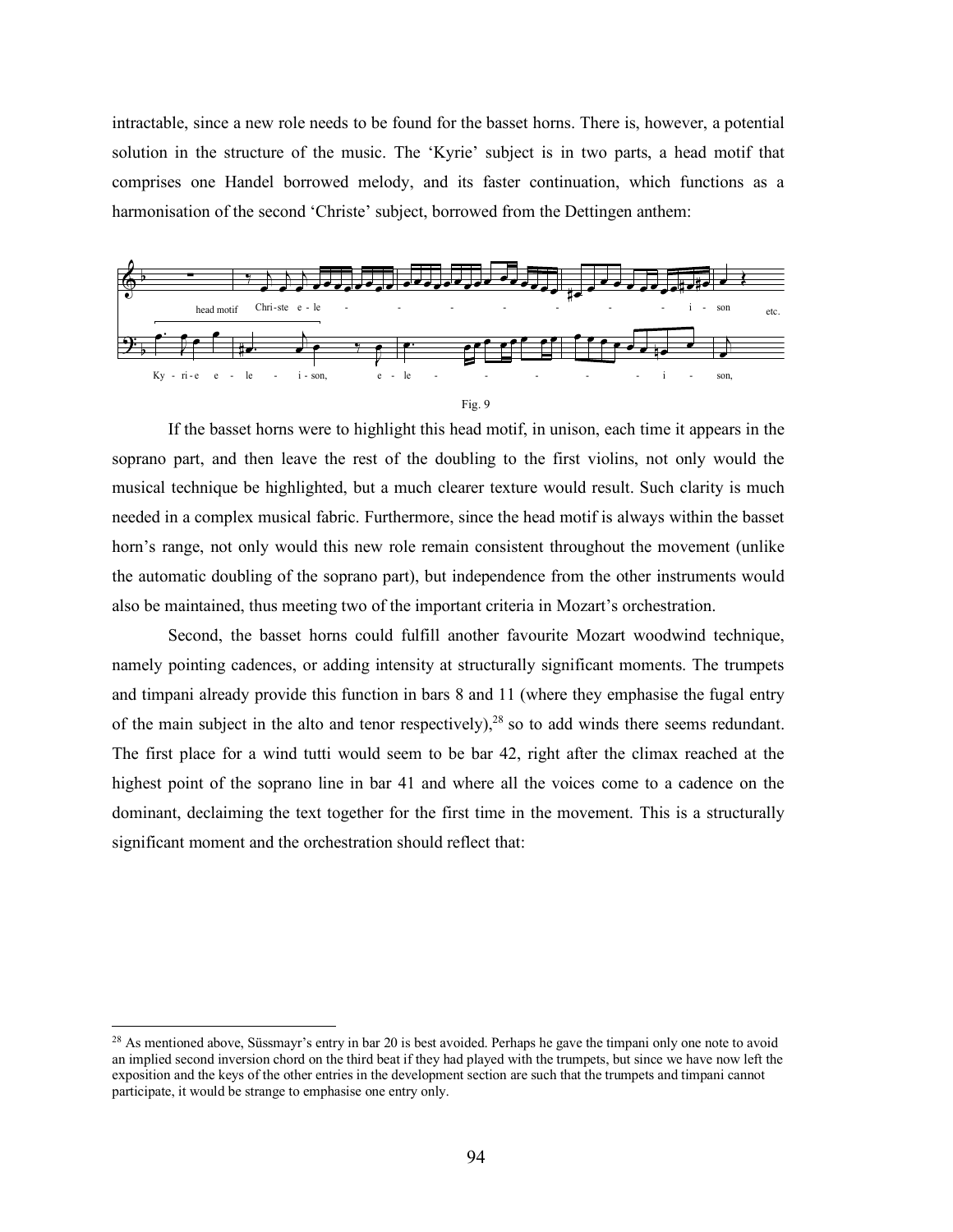

A second place would be the final cadence in bar 48, where the winds can reinforce the altos' and tenors' homophonic dotted quaver-semiquaver rhythm, again on the second beat.<sup>29</sup>



The bassoons must, of course, join these woodwind *tuttis*, but what should their role be for the rest of the movement? Once again, Mozart's instrumentation of *Messiah* is instructive: almost nowhere in Mozart's *Messiah* orchestrations do the bassoons double the bass *and* tenor parts of the chorus, and on those rare occasions when they do it is for a few bars only, and only then because it makes sense within the context of what the other wind instruments are doing. Even in the tenor and bass duet sections of 'Machet das Tor' (Lift up your heads)—during the

 $^{29}$  If the trumpet and timpani entrance in bar 49 is delayed until the second beat (more frequent in Mozart anyway) there is a very effective 'orchestration crescendo' of groups of instruments entering one after the other in the drive towards the cadence, which is much more effective than if only the trumpets and timpani can be added because all the other instruments have been playing all time. Delaying the trumpet entry by one beat has the additional advantage of not drowning out the sopranos' high A on the first beat.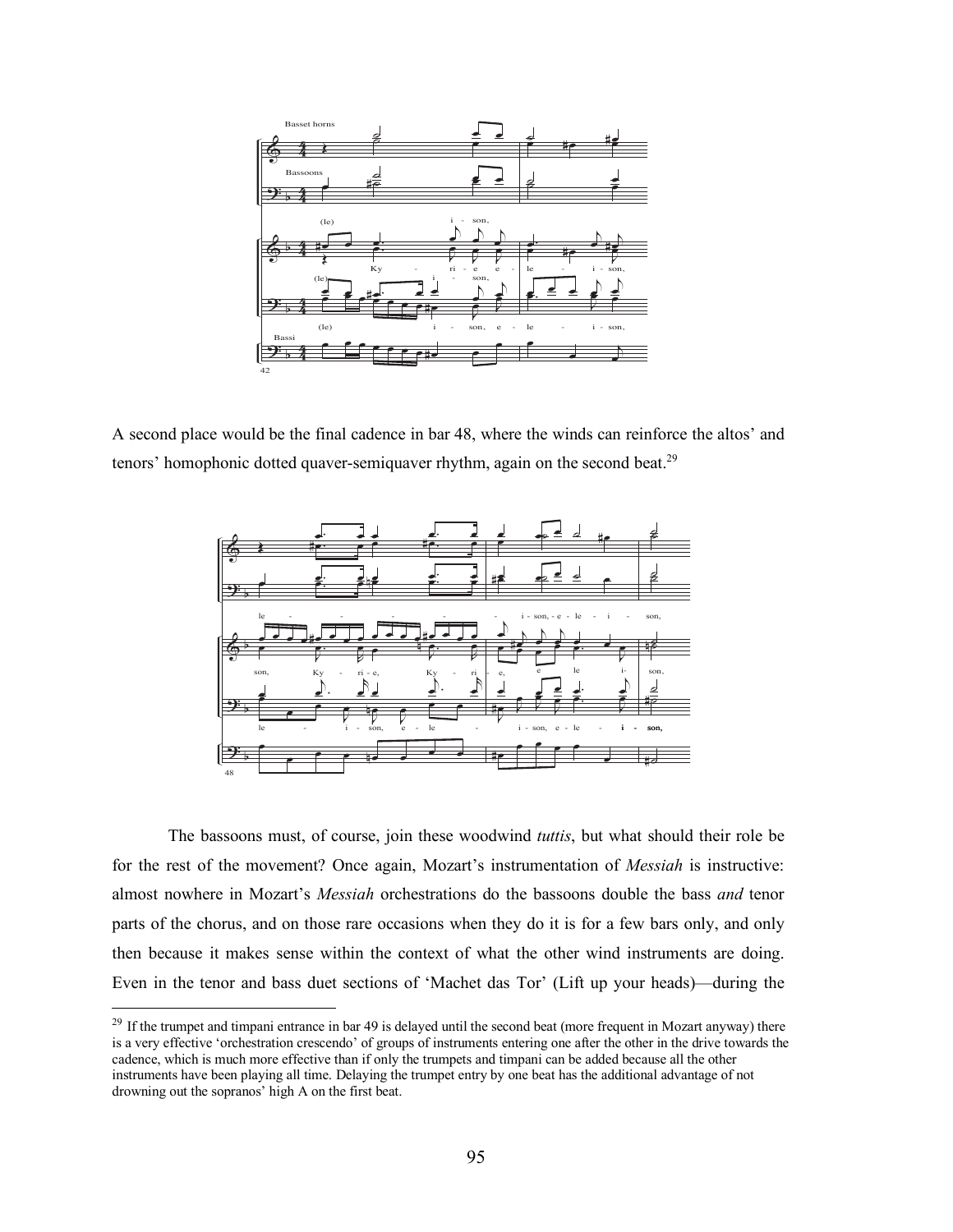contrasting dialogue between the lower mens' voices and the three part women above—while the first bassoon follows the tenors, the second does not follow the basses, but rather its own additional inner part. As mentioned above, much of the added winds in Mozart's *Messiah* replace the missing organ continuo, and it is here that will be found the majority of the non *unisono* bassoon writing, often in alto and tenor range rather than bass. During chorus movements, most of the time the bassoons double the continuo line (in contrapuntal and homophonic passages alike), or move to double the tenors, *unisono.* It would be consistent then to expect that this would have been their function in the *Kyrie* fugue of the Requiem had Mozart orchestrated it himself.

This brings us to the trombones. It is often stated that, in Viennese church music of this period, inclusion of trombones to double the choral voices is to be understood: that was certainly the case with the first set of printed parts of the Requiem, on which the trombone parts of the NMA edition are based.<sup>30</sup> Having said that, as discussed in Chapter 2, there is much evidence that calls this 'default setting' into question. Rather than repeat the whole argument here, I will just mention two salient points: first, Albrechtsberger's observation that the bass trombone was 'selten mehr gebracht'<sup>31</sup> (seldom used any more), and that therefore most composers seem certainly since the time of Fux—to have been writing for alto and tenor instruments only in support of the chorus;<sup>32</sup> this practice is corroborated by Monika Holl in her notes to Volume VI of the Series I (Sacred Vocal Music) of the NMA: 'In der Salzburger Tradition waren drei Posaunen üblich (Alt, Tenor und Baß), in den Wiener Kirchen jedoch nur zwei.' <sup>33</sup> (In Salzburg traditionally three trombones (alto, tenor and bass) were used, in Vienna however only two.) Secondly, we have Albrechtsberger's other recommendation that the trombones 'verlangen mehr langsame als geschwinde Noten' (require slow rather than fast notes),  $34$  also backed up by Guion's observation that composers 'did not hesitate to write sixteenth notes in slow movements' 35—the implication being that the practice of writing sixteenth notes did *not* extend to music in a fast tempo, into which category the *Kyrie* fugue certainly falls. There is an additional *caveat* in Albrechtsberger which is pertinent to the *Kyrie* fugue: he recommends that because C# and D are 'difficult'

 <sup>30</sup> NMA, Requiem, Vorwort p. XI

<sup>31</sup> Albrechtsberger, *Grundliche Anweisung zur Composition*, Breitkopf, 1790, p. 379

<sup>32</sup> cf David M. Guion, *The Trombone: Its History and Music 1679-1811*, Gordon and Breach, 1988, p. 128: 'The pattern of alto, tenor and bass trombones doubling the alto, tenor and bass lines of the chorus...rarely occurs in Fux's writing. Most of his choral music calls for only two.'

<sup>33</sup> NMA I/1/Abt. 1/6: Masses vol. 6, p. XVIII (1990)

<sup>34</sup> Albrechtsberger, ibid, p. 379

<sup>35</sup> David M Guion, *ibid*, p. 132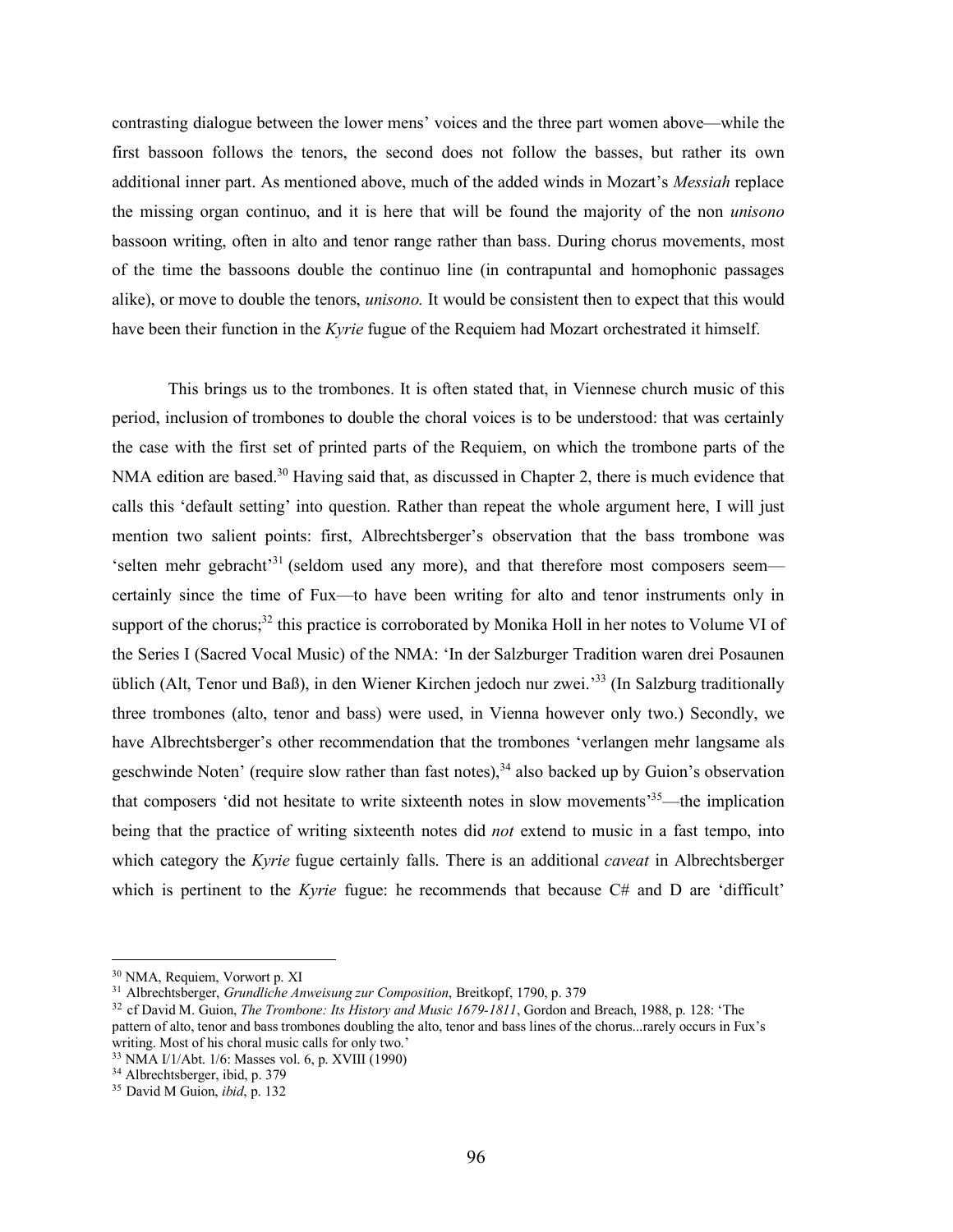('schwer'), the alto trombone not be taken above  $C$ <sup>36</sup> unfortunately, the alto part goes above C on three occasions—bar 15 and bar 32–33 and, worst of all, in bar 40–41 where it hits both D and  $C#$ one after the other in a highly conspicuous passage where a fluffed note would be embarrassing.<sup>37</sup>

Sadly, Mozart's orchestration of *Messiah* is of little help in resolving this apparent contradiction of contemporary sources, since he notated trombones only in the Overture, and then only in the opening *Grave* section, not the faster moving fugue that follows. Since it is highly unlikely that he would cause three players to be engaged to play in only the first few measures, it would seem to follow that they must have played elsewhere during the performance. However, since it was customary for instrumentalists to be proficient on more than one instrument.<sup>38</sup> the possibility cannot be ruled out that the same players played trombone in the Overture and, say, horn elsewhere, and since Mozart gave no indication in the score after the Overture as to what the participation of the trombones should be,<sup>39</sup> it is impossible to say with any certainty what and when they should play.<sup>40</sup> In his completion of the Requiem Süssmayr himself seems to have been in two minds about whether trombone doubling of the chorus was automatic since he omitted them from the *Sanctus* fugue but included them in the fugue following the *Benedictus*. <sup>41</sup> Whether this represents a careless oversight or a considered, if somewhat perverse, choice is not clear, but if it is the latter, the implication would seem to be that the doubling of the choral lines in fugues by trombones was not necessarily a 'default setting'.

Be all this as it may, the Requiem is obviously not an orchestration of another composer's work—although the fugue subjects were of course borrowed from Handel—but a brand new creation, and one in which, in the words of Christoph Wolff, 'a new style...was to flower.<sup>242</sup> Mozart had chosen his ensemble very carefully, and largely for the specific timbre of each

 <sup>36</sup> Albrechtsberger, ibid, p. <sup>440</sup>

<sup>&</sup>lt;sup>37</sup> Othon Vandenbroek makes a similar observation even about the notes B and C a step and a step and a half lower in his *Traité général de tous les instrumens à vent à l'usage des compositeurs* (1794), that they 'should only be approached by step '. (See Guion, *ibid*, p. 76-7: while Guion posits that this may represent the weakness of French trombone playing rather than anything inherent in the instrument itself, it is still indicative of the difficulties experienced in the extreme upper range.)

<sup>&</sup>lt;sup>38</sup>For example, in Leopold Mozart's 'Report on the Present State of the Musical Establishment at the Court of His Serene Highness the Archbishop of Salzburg in the Year 1757', nine of the twenty seven instrumentalists listed by name played an instrument of a different family than the one for which they were principally employed (i.e. string players playing horn or woodwinds): even the famous trombone player Thomas Gschlatt also played violin, cello and horn (Zaslaw, *Mozart's Symphonies*, Clarendon Press, (1989) pp 550 ff)

<sup>&</sup>lt;sup>39</sup> The autographs of Parts I and II are lost, and much of the surviving Part III is in the hand of a copyist

<sup>&</sup>lt;sup>40</sup> Monika Holl (see note 12 above) says that the chorus parts would 'most likely' have been copied and given to the trombonists, but that is still less than definitive.

<sup>41</sup> It is also interesting to note that the music he wrote for the trombones during the solo sections of the *Benedictus* he uses only the alto and tenor instruments even though the bass soloist is singing, reserving the lower instrument until the massive chords that recall the 'et lux perpetua' music of the *Requiem aeternam*, a corroboration of the Viennese practice of the time as reported by Albrechtsberger in his *Anweisung*.

<sup>42</sup> see note 2 above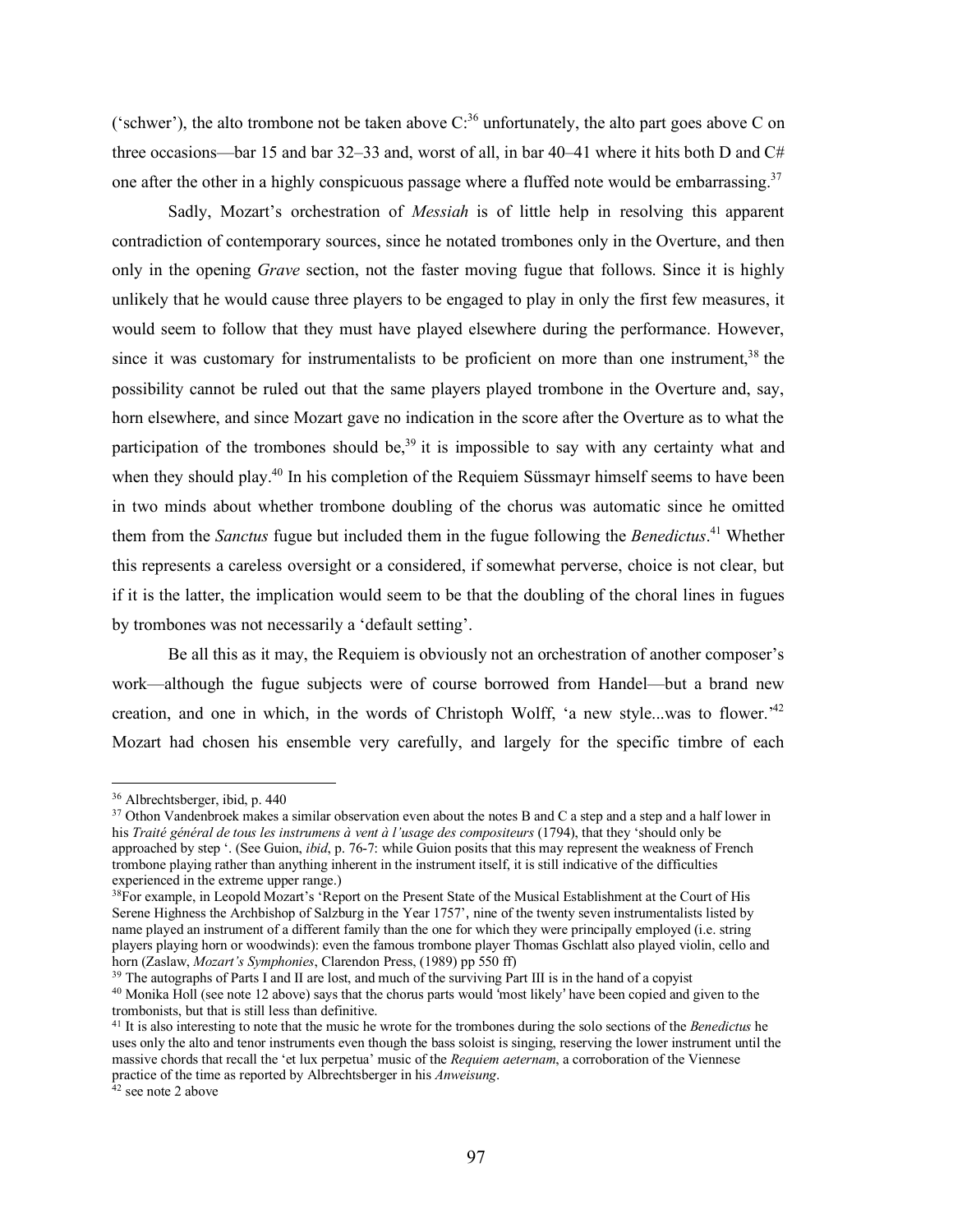instrument and its 'extra musical' connotations: to have three different instrumental groups playing the same thing constantly not only undermines those very choices but would be contrary to the great care he took in his other music to preserve instrumental colour and function. Even allowing for the gentler, smaller sound of the eighteenth century trombone—in many ways closer to the baroque sackbut than the modern trombone, which has a wider bore and much larger bell to have three different timbres doubling the same lines for page after page, as the traditional version has, is contrary to Mozart's practice in every other work of this period where there are instruments and voices together. As Levin notes '… the trombones were not meant to play the whole time ... Unfortunately, with few exceptions, Mozart did not write separate trombone parts into the scores of his church works; rather, he notated sparse indications for the trombones in the choral staves. From the shades of ink and the placement of these indications it is to be presumed that this labor was part of the final phase of the compositions notation.' <sup>43</sup> Obviously, Mozart did not live to reach this stage of the process in the Requiem, but if there is anything to be gleaned from the surviving parts for the C minor mass, it is that Mozart did not expect the trombones to 'play literally *colla parte*.'44 The best use for the trombones in the *Kyrie* fugue would seem to be to use them in the same way as the basset horns, namely reinforcing the head motif of the fugue subject but following Albrechtberger's advice and omitting the semiquaver runs. They should of course join the winds at the tuttis in bars 42 and 48 to the end.<sup>45</sup>

The problems with the trumpet and timpani writing mentioned above mean they are obviously not by Mozart. While their entry in bar 20 could seem logical at first to reinforce the tenor entry in that bar, whoever did the orchestration gave the trumpet a different rhythm, and gave the timpani only one note (!), probably because he realised that to continue would have created the impression of a second inversion chord on the half bar. These notes can easily be removed. As noted above, the entry in bar 38 does not happen in the parallel place in the *Cum Sanctis* fugue, and here gives undue emphasis to an unstressed syllable in the soprano, alto and tenor parts. Furthermore, the repeated semiquavers in the timpani will surely interfere with the semiquaver run in the basses. These notes too should not stand. Bar 39 also seems to be an attempt to point the bass entrance, but while it was better handled in the *Cum Sanctis* (where it was two beats shorter), it seems actually to have the opposite effect of pulling focus from the

 <sup>43</sup> Levin, p. XXII

<sup>44</sup> ibid

<sup>45</sup> Beyer takes half a step in this direction, citing the *Cum sancto spirito* fugue of K. 427 as a model, by suggesting that in the highly chromatic melismas (cf. bars 34-8) the trombones might play just the first note of each group of four semiquavers 'slightly *marcato* as a crotchet' [Franz Beyer, W. A. Mozart Requiem, Edition Kunzelmann, 1979 p. 16 (Forward) and 21-22 (Score)]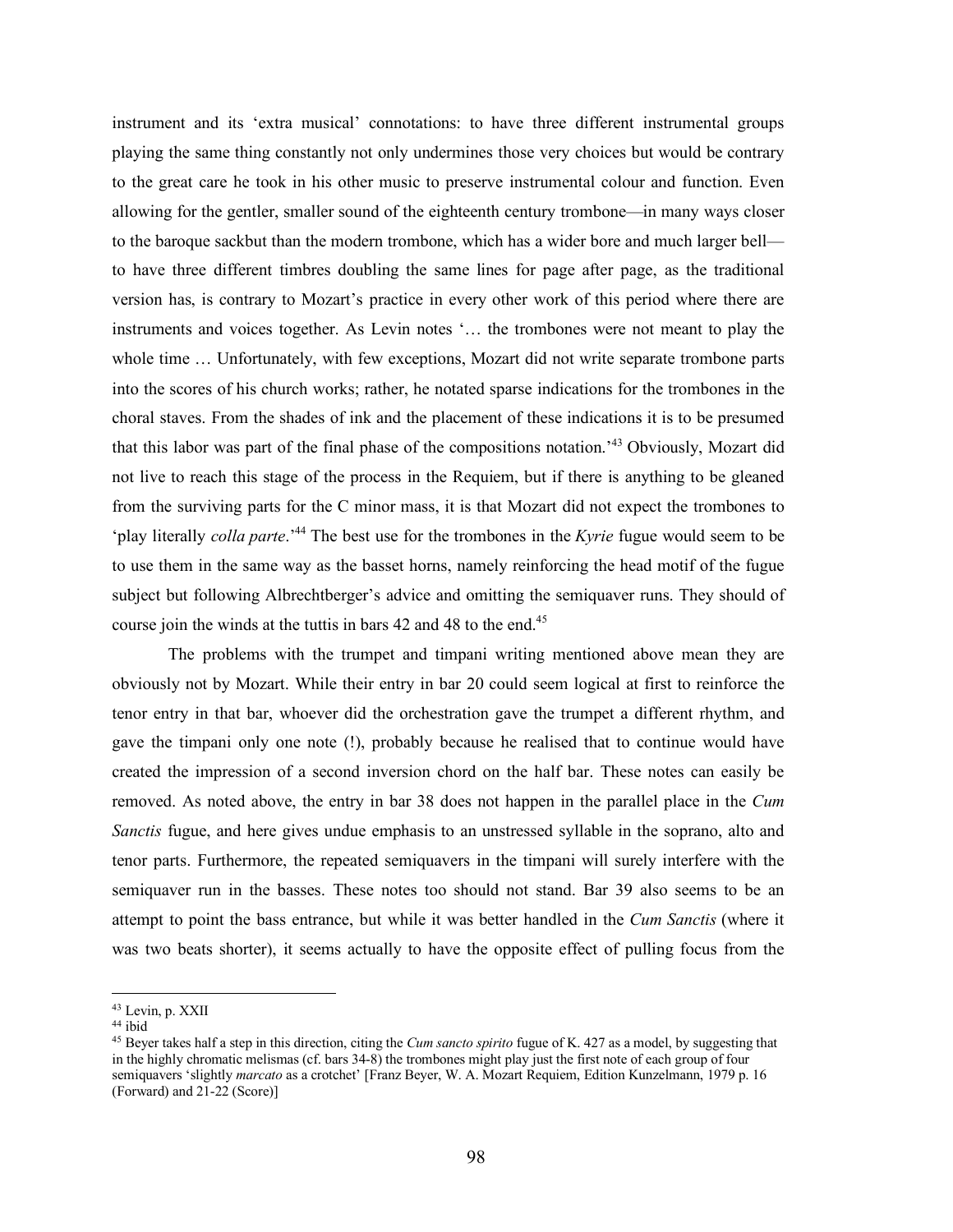fugal entry. Since the trumpets and timpani can play so relatively few notes it is often tempting to use them wherever they fit the harmony, irrespective of whether the moment is structurally significant, but it is often best to resist that temptation. This entry is best omitted. The clash between the trumpet A and altos' B flat on the third beat of bar 42 is easily removed by omitting the fifst quaver, the resulting fourth beat entry reinforcing the cadence, as noted above. The trumpet and timpani entry in bar 49 would be much more effective if delayed until the second half of the second beat, again to emphasise exactly the moment where the voices declaim the text homophonically (cf. bar 42). Finally, as noted above, there is no good reason why they should not join the full tutti on the last beat of bar 50.

A final observation about the end of the movement: with an independent woodwind and brass entry in bar 48, which reinforces the alto and tenor rhythm, it seems redundant for the second violins and violas to continue to double the choral lines: this is the climax of a long and complex fugal argument, where the tension of the rising chromatic melismas (dominant to tonic in the basses and sopranos in bars 45 and 46, answered by supertonic to dominant in the altos and sopranos in bars 47 and 48) finally becomes unbearable and breaks the almost hypnotic cycle of imitation, drawing all the rhythmic threads together into a massive deceptive cadence in bar 50. The orchestration should surely reflect this and achieve a greater intensity. Frequently in Mozart we see how the doubling strings take the upper octave at structurally significant moments, and the orchestrator of the *Kyrie* missed an opportunity to do so at the end of this fugue: when the wind tutti enters in bar 48 the second violins can join the firsts in unison to give the sopranos more support, and then break the bonds of doubling by carrying the inexorably rising semiquavers *up* to the leading tone to form their own independent line, thereby soaring an octave higher than the sopranos: 46



The final *Adagio* should maintain this extra intensity by keeping the violins at the higher octave, but merely doubling the vocal parts, which the traditional version does, seems to miss the mark, since they are already doubled by the full wind tutti. Mozart often introduces double and

 <sup>46</sup> the violas should join the continuo bass line